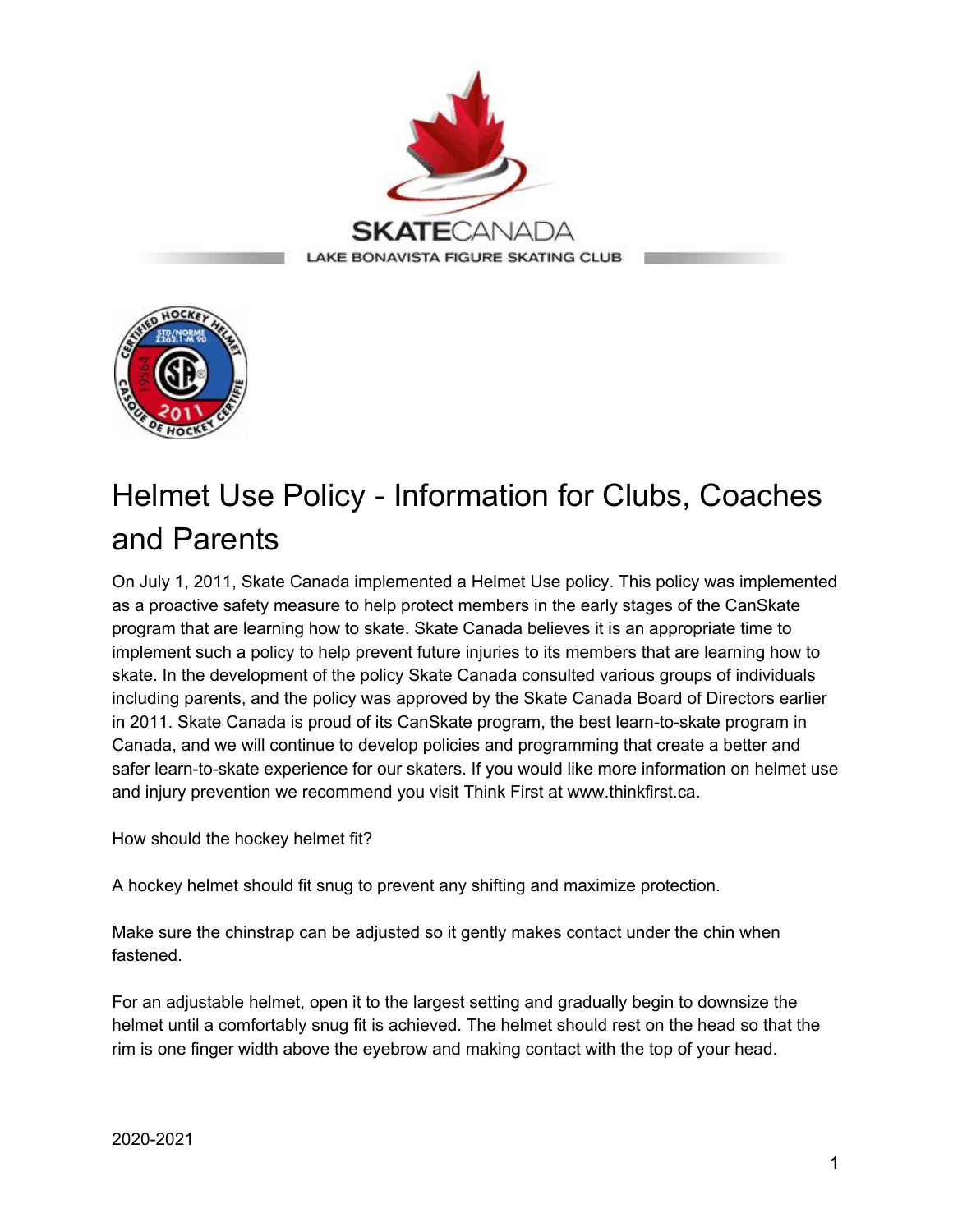

Although most helmets are lined with protective foam, some helmets will feel better than others. Try on different brands of helmets for fit and comfort.

All CSA certified helmets have a sticker indicating their certification.

Why only hockey helmets?

Hockey helmets are designed to help protect against head injuries occurring on ice, whether from a fall or collision. A bicycle helmet, for example, is designed to protect against head injuries should a fall occur while riding a bicycle. It is important to ensure that when a skater is on the ice, they are protected with equipment designed for their sport or activity.

Are face masks required as well?

Face masks are not mandatory; however young skaters may benefit from the added protection.

Are used hockey helmets acceptable?

Hockey helmets and face protectors sold in Canada must meet safety standards set by the Canadian Standards Association (CSA). If the CSA sticker is not present, throw the product away. Hockey helmets normally last for about three to five years. Hockey helmets must not be used if previously subjected to a major impact or if older than five years or if showing visible signs of damage or if parts are missing. Hockey helmets must have labeling with the date of manufacture and have a chin strap. It is important that the helmet fit properly in order to ensure proper protection.

Can a parent sign a waiver absolving the club from any liability and allow their child to participate without a helmet?

No. The requirement to wear a helmet is a Skate Canada Policy and all clubs and members must abide by our policies. Therefore in order to participate in the CanSkate program, all skaters who have not achieved Stage 5 in the CanSkate program or who lack good balance and control must wear a CSA approved hockey helmet while on the ice.

Why has up to and including Stage 5 been selected as the benchmark for helmet use?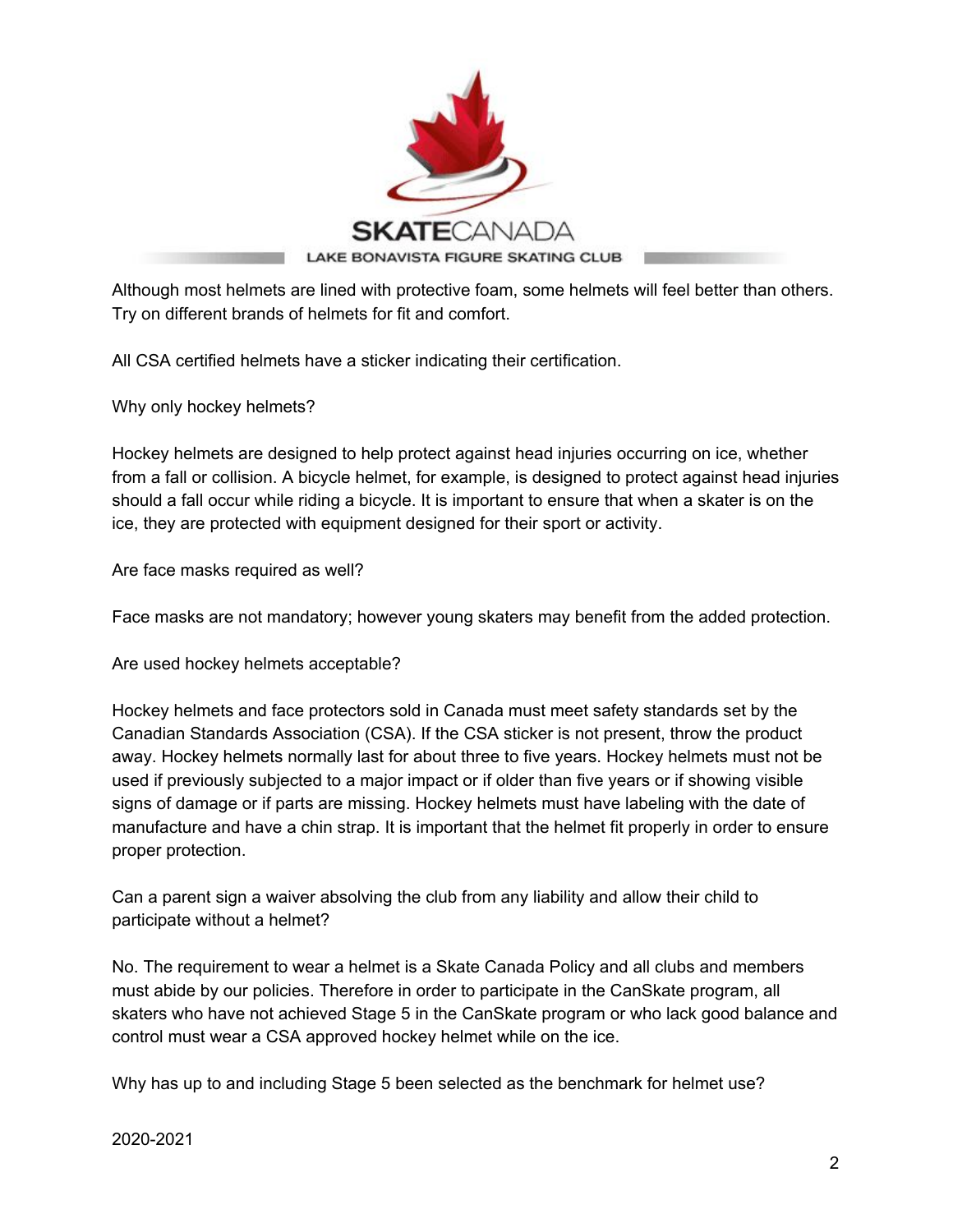

Skaters who lack good control/balance when skating forward, backward and have difficulty stopping, as well as maneuvering around obstacles on the ice are at a higher risk of being unable to control a fall, regardless of their age.

The CanSkate program has been developed to introduce basic skating skills to beginners in a safe and sequential manner. The learning progressions leading to and included in Stage 5 allow skaters to gain the necessary skills (balance, agility, and control) required to safely participate on the ice. While it may be likely that many Stage 5 skaters can skate reasonably well, ice surfaces can be very unpredictable and there is always a risk of falling, no matter what stage a skater is at. CanSkaters participate in a group environment with other skaters on the ice of different levels who may fall and cause other skaters to fall.

This is an additional cost for parents. Does Skate Canada provide any incentives or fee reductions for CanSkate members having to purchase a helmet?

Most hockey helmets retail for approximately \$50. Many CSA approved hockey helmets are adjustable and could be used for many years of skating both within the club and recreationally outdoors during the winter months. Skate Canada does not currently offer any incentives for parents.

I am a coach. What do I do if there is a skater on the ice that should be wearing a helmet, but is not?

The helmet policy is not optional for clubs, therefore, should a skater who, according to our policy must wear a CSA approved hockey helmet, arrives at the rink and wishes to go on the ice without a helmet, he/she must be refused entry onto the ice surface.

Coaches are aware of this new policy and coaches should not be put into a situation where a skater who must wear a CSA approved hockey helmet is on the ice without the proper helmet. If this happens, the coach should escort the child off the ice as he/she does not meet the Skate Canada helmet policy requirement to participate in that program. Coaches must ensure the safety of the skaters at all times therefore if a skater is on the ice without an approved hockey helmet, this is a safety concern that must be addressed.

A coach cannot be reprimanded for enforcing Skate Canada Rules and Policies within a club.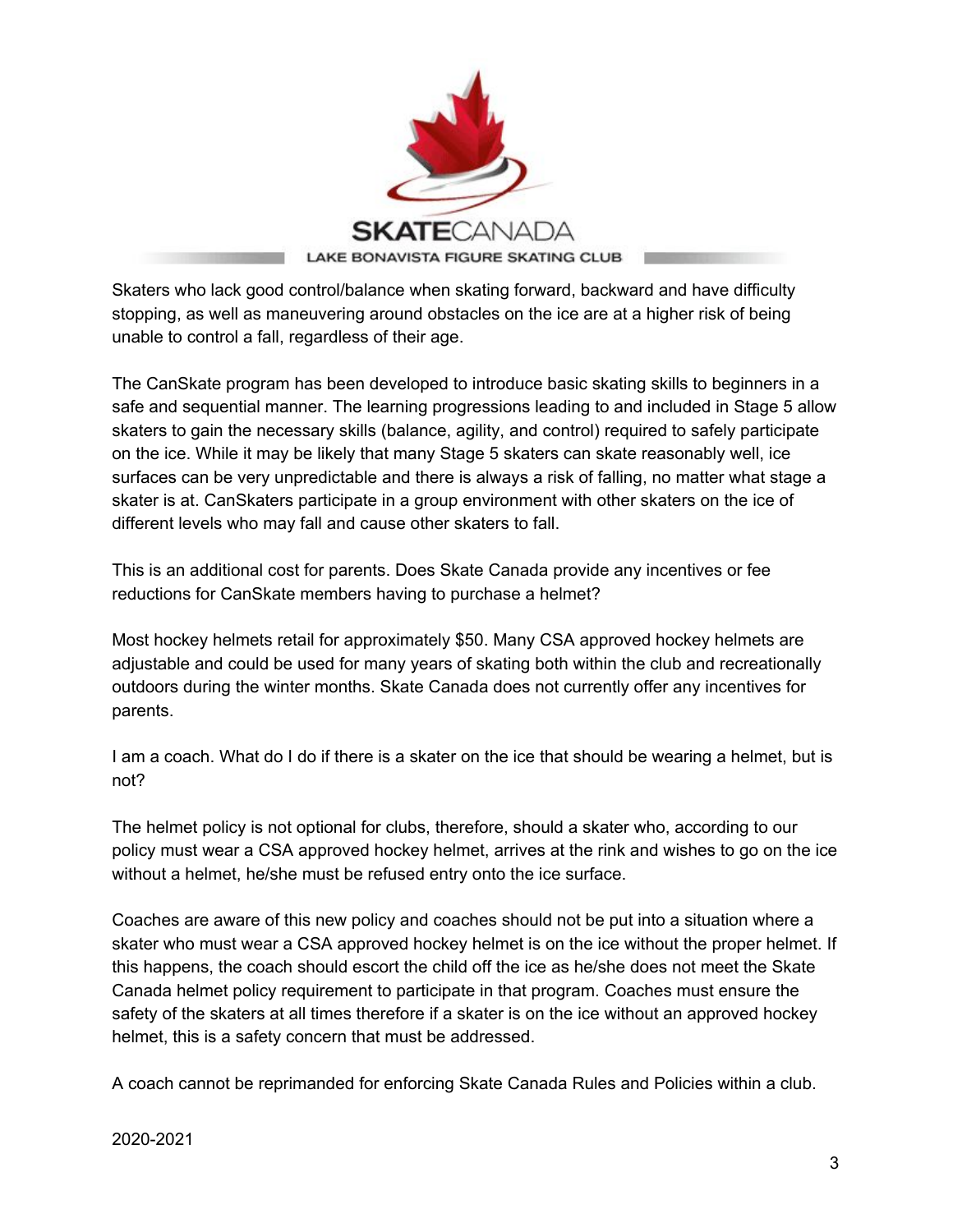

Coaches should encourage and positively reinforce the use of hockey helmets in the CanSkate program.

What other tips could you provide regarding the prevention of falls and head injury?

There are several ways to avoid head injury, in addition to wearing a helmet. The following are some basic guidelines:

Use quality equipment - skates with good support, proper fit, laced correctly and sharpened regularly help the skater maintain control on the ice – therefore less chance of falling Dress appropriately – no scarves, overly bulky snowsuits, or hair in the face as this may restrict movement, vision

Warm-up and cool down appropriately - to avoid muscle strain and stress on the joints Use skill progressions to prepare for more difficult moves; the coach must ensure that beginners are taught the proper way to fall and get up

Ensure coaches have valid first aid certification

Group activity and practise areas must be well-supervised; during skill circuits and drills, skaters should be travelling in one direction to avoid collisions.

Use pylons to mark any holes or cracks on the ice.

Teaching aids must be safe and appropriate for the level of skater.

Ensure sufficient space between skaters while executing skills.

The number of skaters on the ice should be appropriate to the size and skill level of the skaters,

the size of the ice surface and the nature of the activity.

Enforce on-ice safety rules:

get up quickly after falling down

look in the direction of travel when skating backwards

no pushing, playing tag or other horseplay

no gum, candy on the ice

keep rink doors closed during sessions

stops should be done a safe distance from the boards

keep first aid kit accessible

My club is planning to host a Bring a Friend Day and there will be participants on the ice whose skating skill level may not be known prior to the session beginning. What should our club do?

In order to ensure the safety of all of the skaters, all "friends" must wear a CSA approved hockey helmet, no matter their skating ability. This will also ensure the coach (es) will be able to

2020-2021